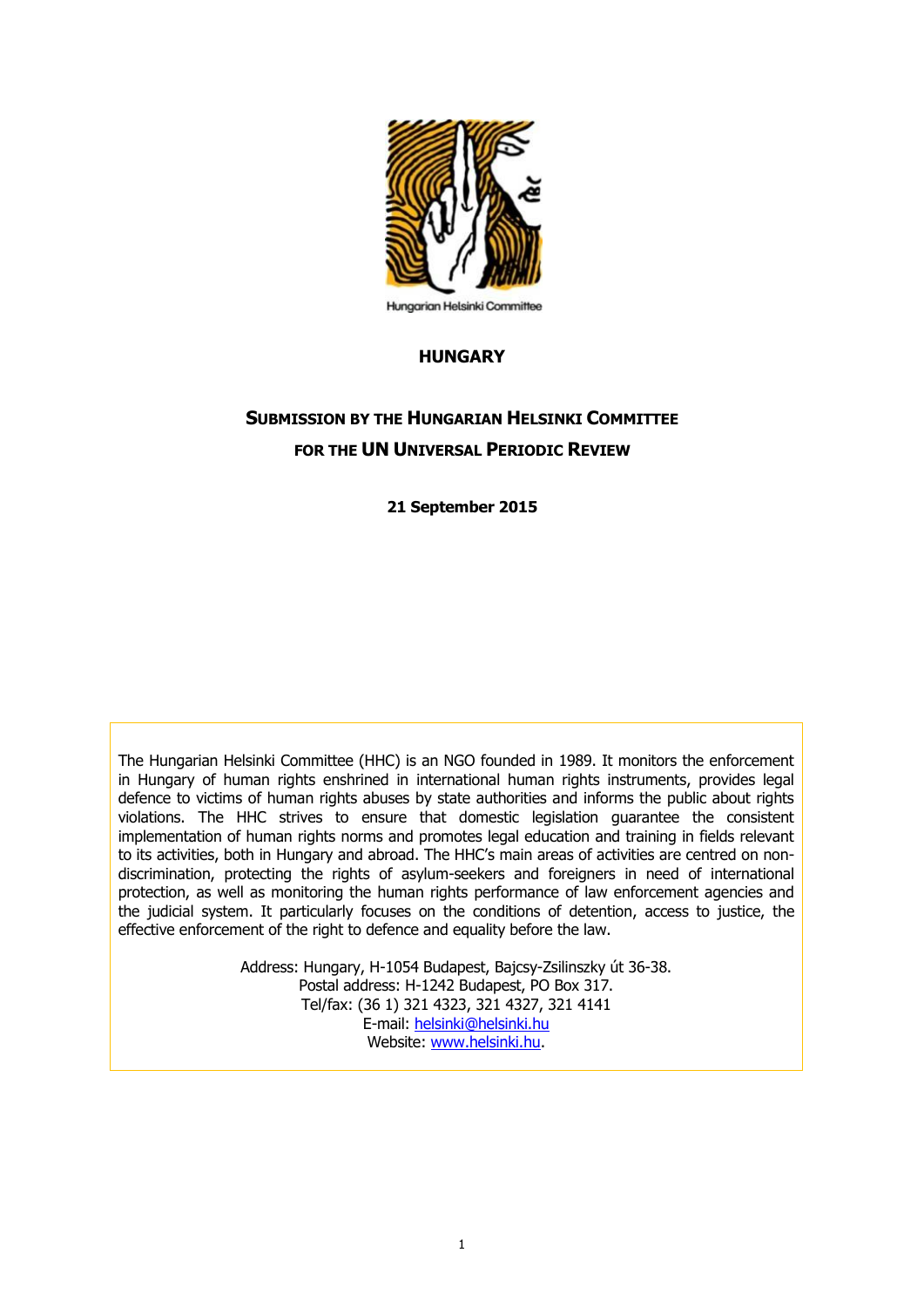#### **1. LAW ENFORCEMENT AND CRIMINAL JUSTICE**

1.1. In line with the earlier UPR recommendations, Hungary ratified the OP-CAT, and the Commissioner for Fundamental Rights (the Ombudsperson) was designated to be the National Preventive Mechanism (NPM) in Hungary. However, on the basis of the first year of the NPM's operation NGOs find that **the NPM's functioning** leaves much room for improvement and **does not fulfil all the requirements set by OP-CAT and the Paris Principles**. Especially the participation of NGOs with significant experience in monitoring detention is not substantively ensured in the work of the NPM; experts by experience are not involved at all. The budget available for the NPM is inadequate, hindering its effective operation. Given the present intensity of monitoring only in over 100 years would the NPM be able to visit all places of detention instead of the maximum 5 years recommended.

#### Recommendations:

- Ensure that the NPM substantively involves NGOs in its work.
- Increase the budget of the NPM substantially in order to allow for its effective operation.

1.2. The UPR recommendations to combat **overcrowding in prisons** and improve prison conditions have only been implemented partially. In the past years, the average number of detainees has constantly increased, until 2013 in parallel to the average overcrowding rate<sup>1</sup> – this was 141% in  $2014<sup>2</sup>$  but overcrowding may reach 200% in certain institutions. In a pilot judgment<sup>3</sup> delivered in 2015 the European Court of Human Rights (ECtHR) concluded not only that the detention conditions of the applicants – including the inadequate moving space per person – amounted to inhuman or degrading treatment, but also that overcrowding constitutes a structural problem in Hungary, and set out that Hungary should produce a plan to solve the issue. According to the judgment, the solution would be the reduction of the number of prisoners by the more frequent use of non-custodial punitive measures and minimising the recourse to pre-trial detention, however, the Government's communication shows that for the time being it wants to solve the situation solely by building prisons. Overcrowding is often accompanied by **unsatisfactory detention conditions**, such as toilets separated from the rest of the cell only by a textile curtain, inadequate number of toilets and sinks, widespread presence of bedbugs, and poor sanitary conditions in general.

### Recommendations:

- Ensure that moving space provided for detainees complies with international standards.
- Adopt measures to overcome overcrowding in penitentiary institutions with a view to comply with the pilot judgment of the ECtHR delivered in the Varga and Others v. Hungary case, including measures beyond building new prison facilities.
- Equip all prison cells with separated toilets and improve sanitary conditions in penitentiary institutions.

1.3. Hungarian legal rules provide for the possibility of **actual life imprisonment**, 4 contradicting the recommendation of the CPT. In 2014, the ECtHR concluded<sup>5</sup> that by sentencing an applicant to actual life imprisonment, Hungary violated the prohibition of torture and inhuman or degrading treatment or punishment. Even though certain legislative changes were introduced after the above judgment, the procedure adopted still does not comply with the standards set out by the ECtHR.

## Recommendation:

-

Abolish the institution of actual life imprisonment.

<sup>3</sup> Varga and Others v. Hungary (Application nos. 14097/12, 45135/12, 73712/12, 34001/13, 44055/13, and 64586/13, Judgment of 10 March 2015)

 $1$  The rise of the overcrowding rate was stopped only because in 2014 the capacity of the penitentiary system was slightly increased.

<sup>&</sup>lt;sup>2</sup> For the respective statistics, see the website of the National Penitentiary Headquarters: http://bv.gov.hu/saitoszoba.

<sup>&</sup>lt;sup>4</sup> I.e. the law allows for life imprisonment without the possibility of parole.

 $5$  László Magyar v. Hungary (Application no. 73593/10, Judgment of 20 May 2014)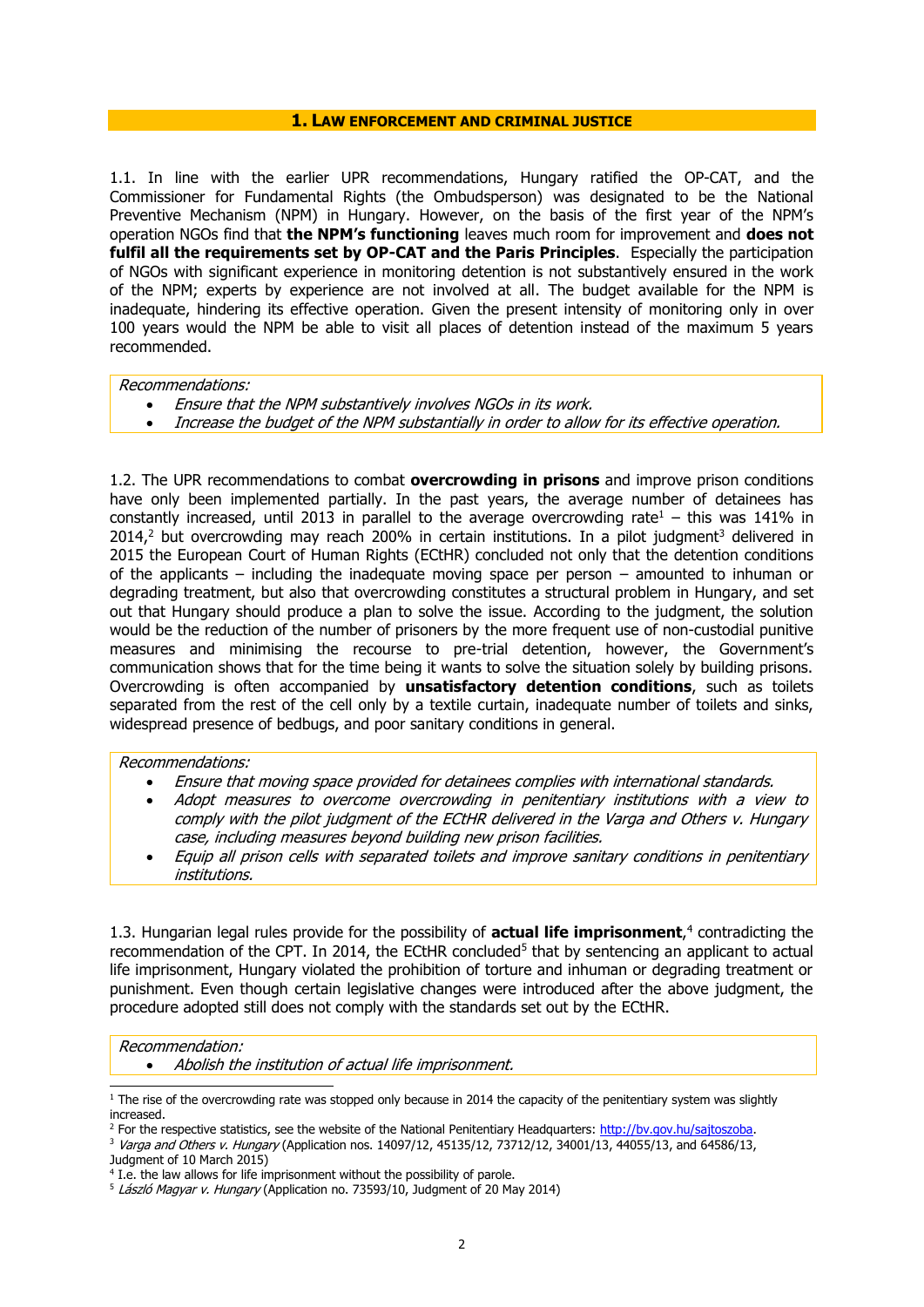1.4. Pre-trial detention is still used excessively in Hungary:<sup>6</sup> even though the number of pre-trial detentions ordered dropped in 2014, 24.6% of the total prison population consisted of pre-trial detainees at the end of the year, contributing to the overcrowding of prisons. At the same time, alternatives such as house arrest are heavily underused. Courts accept the prosecution's motion for ordering pre-trial detention in over 90% of the cases, almost as an automatic routine, and decisions on pre-trial detention often fail to take into account individual circumstances of the defendants, as also pointed out by related judgments of the ECtHR.<sup>7</sup> The length of pre-trial detention is often still excessive. In 2013 the length of pre-trial detention became unlimited in certain cases, which raises serious concerns in light of the case law of the ECtHR.<sup>8</sup>

Recommendations:

- Adopt measures aimed at decreasing the number of pre-trial detainees and encouraging the use of alternative coercive measures.
- Adopt measures aimed at decreasing the length of pre-trial detentions.
- Abolish the possibility of "unlimited" pre-trial detention in the case of criminal procedures conducted against the defendant for a criminal offence punishable with up to 15 years of imprisonment or life-long imprisonment.
- Adopt measures aimed at addressing the deficiencies of the practice pertaining to pre-trial detention decision-making as highlighted by ECtHR judgments.

1.5. The UPR recommendation aimed at adopting measures to ensure impartial and effective investigation of cases of **ill-treatment by law enforcement personnel** has not been implemented. The independent medical examination of persons who claim to have been ill-treated by official persons is not ensured. Absence of law enforcement personnel at medical examinations is the exception and not the rule.<sup>9</sup> The success rate of reporting ill-treatment and forced interrogation, and that of related indictments remained low. Beyond the difficulties of proving such cases, this may be attributed to a certain degree of lenience on the part of the authorities, which can be demonstrated by the mild sentences even in the relatively few cases ending with convictions. Video or audio recording of interrogations is still not obligatory in general;<sup>10</sup> and there are very few police facilities where the recording of interrogations would be feasible.

### Recommendations:

- Ensure the access to independent medical examination of persons who claim to have been illtreated by official persons and ensure that law enforcement personnel are as a main rule not present at medical examinations.
- Adopt measures to counter the low success rate of criminal cases launched into ill-treatment by officials and forced interrogation, the low success rate of related indictments, and the lenient sentencing in cases of ill-treatment and forced interrogation.
- Make the video recording of interrogations in criminal procedures obligatory and free of charge and increase the number of police facilities where such recording is feasible.

<sup>-</sup><sup>6</sup> For the related statistics, see e.g.: Suggestions for questions to be included in the List of Issues Prior to Reporting on Hungary for consideration by the Human Rights Committee at its 115<sup>th</sup> session in October 2015,

[http://tbinternet.ohchr.org/Treaties/CCPR/Shared%20Documents/HUN/INT\\_CCPR\\_ICS\\_HUN\\_21527\\_E.pdf,](http://tbinternet.ohchr.org/Treaties/CCPR/Shared%20Documents/HUN/INT_CCPR_ICS_HUN_21527_E.pdf) pp. 22-26.  $<sup>7</sup>$  The ECtHR established recently e.g. in the following cases that Hungary violated Article 5 of the European Convention on</sup> Human Rights: X.Y. v. Hungary (Application no. 43888/08, Judgment 19 March 2013), A.B. v. Hungary (Application no. 33292/09, Judgment of 16 April 2013), Baksza v. Hungary, App 59196/08, 23 April 2013; Hagyó v. Hungary, (Application no. 52624/10, Judgment of 23 April 2013).

<sup>8</sup> Under Article 132 (3a) of Act XIX of 1998 on the Code of Criminal Procedure, no upper time limit applies to pre-trial detention if the criminal procedure is conducted against the defendant for a criminal offence punishable with up to 15 years of imprisonment or life-long imprisonment, pending a first instance judgment. For an English summary of the issue, see: [http://helsinki.hu/wp-content/uploads/UNWGAD\\_HUN\\_HHC\\_Addendum\\_25November2013.pdf.](http://helsinki.hu/wp-content/uploads/UNWGAD_HUN_HHC_Addendum_25November2013.pdf)

 $9$  This is in contradiction with the CPT's respective recommendation that "all medical examinations are conducted out of the hearing and – unless the health-care professional concerned expressly requests otherwise in a given case – out of the sight of police officers". See: Report to the Hungarian Government on the visit to Hungary carried out by the European Committee for the Prevention of Torture and Inhuman or Degrading Treatment or Punishment (CPT) from 24 March to 2 April 2009, CPT/Inf (2010) 16, § 15.

 $10$  Recording is obligatory only if the defence or the victim requests it and advances the related costs.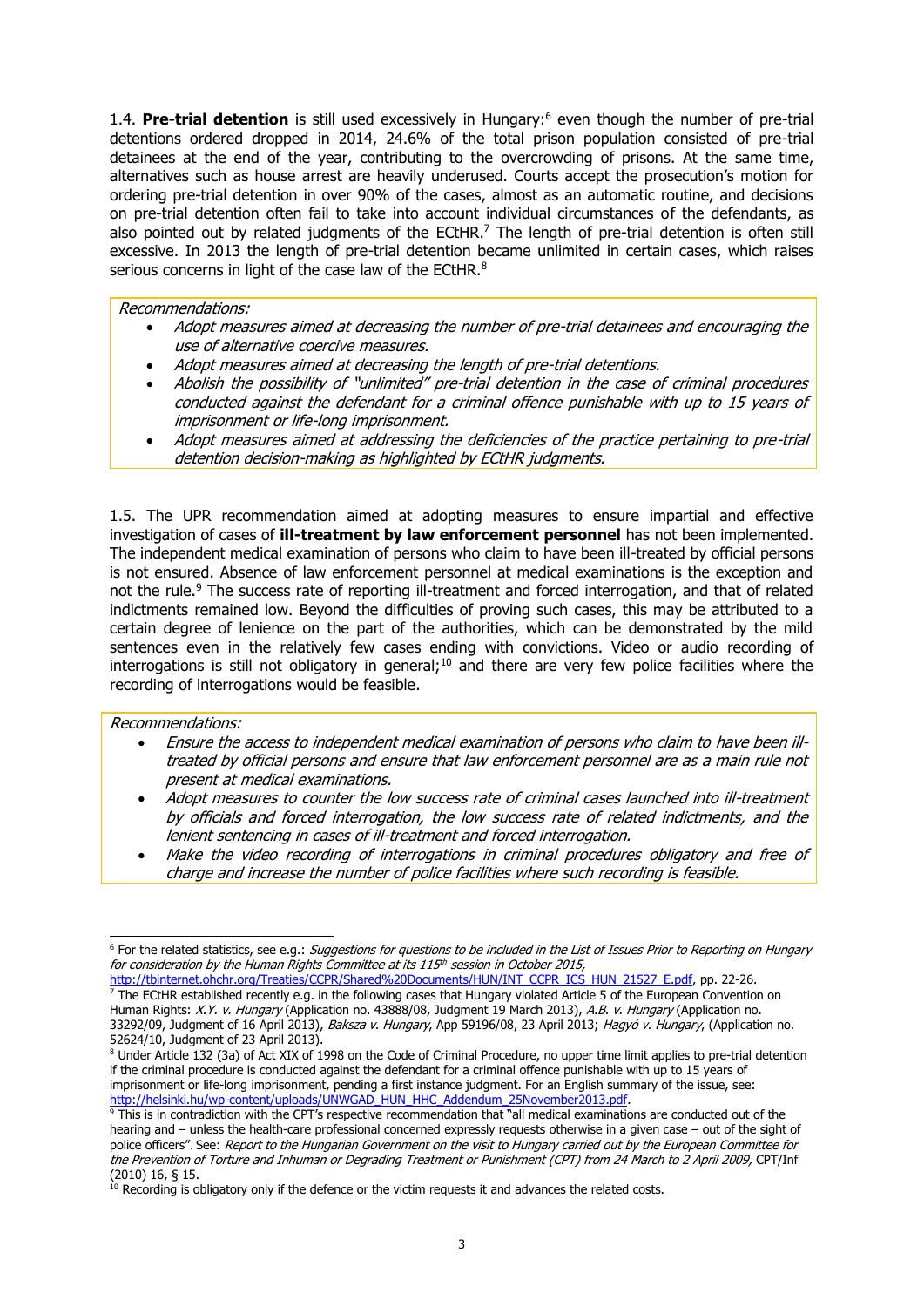1.6. The UPR recommendations aimed at bringing the juvenile justice system fully in line with the relevant conventions have not been implemented. **Juveniles** may still be taken into **petty offence confinement,** which is not applied only as a measure of last resort.<sup>11</sup> If a petty offence fine is not paid, it may also be transferred to confinement. The petty offence confinement of juveniles shall be executed in penitentiary institutions instead of juvenile reformatories (having a less strict regime).<sup>12</sup>

Recommendation: Abolish the possibility of petty offence confinement of juveniles.

1.7. **Ethnic profiling by the police affecting the Roma** with regard e.g. to ID checks<sup>13</sup> and petty offences<sup>14</sup> has remained a problem, while the National Police Chief rejected an NGO proposal to establish a working group to counter the phenomenon.<sup>15</sup>

Recommendation: Take measures to combat ethnic profiling by the police affecting the Roma.

1.8. The **investigative rights of the Independent Law Enforcement Complaints Board** (investigating violations and omissions committed by the police substantively concerning fundamental rights) **are restricted**, undermining its efficiency. The board is still not vested with the right to hear the police officers concerned by the complaint. Moreover, it does not have regional offices, and with the limited number of its personnel it cannot carry out investigations on the spot.<sup>16</sup>

Recommendation:

 Extend the investigative rights and increase the budget and staff of the Independent Law Enforcement Complaints Board.

1.9. The quality of **ex officio (legal aid) defence counsels'** performance is believed by stakeholders to be worse than that of retained counsels, which is partly due to the fact that the authorities are free to choose the lawyer to be appointed. As a result, some attorneys base their practice on appointments, and so they may become financially dependent on the police officer deciding on the appointments, resulting in a severe threat to effective defence. <sup>17</sup> The **presence of a defence counsel is not mandatory at the interrogations** during the investigation even if defence is otherwise mandatory in the case. Practitioners also claim that the **notification** given e.g. about the defendant's first interrogation is often very **late**, or sent in a way that the chances of the lawyer to appear are practically non-existent.

Recommendations:

-

 Reform the system of ex officio appointments and enhance the quality of the performance of ex officio defence lawyers.

[http://tbinternet.ohchr.org/Treaties/CCPR/Shared%20Documents/HUN/INT\\_CCPR\\_ICS\\_HUN\\_21527\\_E.pdf,](http://tbinternet.ohchr.org/Treaties/CCPR/Shared%20Documents/HUN/INT_CCPR_ICS_HUN_21527_E.pdf) p. 6.

 $17$  For the latest research report of the HHC in this regard, see: András Kristóf Kádár – Nóra Novoszádek – Adrienn Selei: Ki rendelt itt védőt? – Egy alternatív védőkirendelési modell tesztelésének tapasztalatai, Magyar Helsinki Bizottság, Budapest, 2012, available in Hungarian at: [http://helsinki.hu/wp-content/uploads/MHB\\_Ki\\_rendelt\\_itt\\_vedot\\_2012.pdf.](http://helsinki.hu/wp-content/uploads/MHB_Ki_rendelt_itt_vedot_2012.pdf)

 $11$  The fact that detention is not applied only as a measure of last resort is in violation of Article 37 of the 1989 Convention on the Rights of the Child.

 $12$  This solution is in contradiction with Article 19 of the Beijing Rules.

 $13$  See e.g.: András Kádár – Júlia Körner – Zsófia Moldova – Balázs Tóth: Control(led) Group – Final Report on the Strategies for Effective Police stop and Search (STEPSS) Project. Hungarian Helsinki Committee, Budapest, 2008, available at: [http://helsinki.hu/wp-content/uploads/MHB\\_STEPSS\\_US.pdf.](http://helsinki.hu/wp-content/uploads/MHB_STEPSS_US.pdf)

<sup>&</sup>lt;sup>14</sup> For an English article of a related case before the Equal Treatment Authority of Hungary, see:

[http://www.opensocietyfoundations.org/voices/fined-being-roma-while-cycling.](http://www.opensocietyfoundations.org/voices/fined-being-roma-while-cycling)

<sup>&</sup>lt;sup>15</sup> The letter of the six human rights NGOs initiating the establishment of a working group against ethnic profiling from July 2014 is available here: [http://tasz.hu/files/tasz/imce/orfkszabsertmunkacsop0715.pdf.](http://tasz.hu/files/tasz/imce/orfkszabsertmunkacsop0715.pdf) The letter of the National Police Chief rejecting the above proposal in August 2014, stating that ethnic profiling is not present in the sanctioning practice of the police, is available here: [http://police.hu/sites/default/files/document.pdf.](http://police.hu/sites/default/files/document.pdf)

<sup>&</sup>lt;sup>16</sup> For details, see: Suggestions for questions to be included in the List of Issues Prior to Reporting on Hungary for consideration by the Human Rights Committee at its 115th session in October 2015,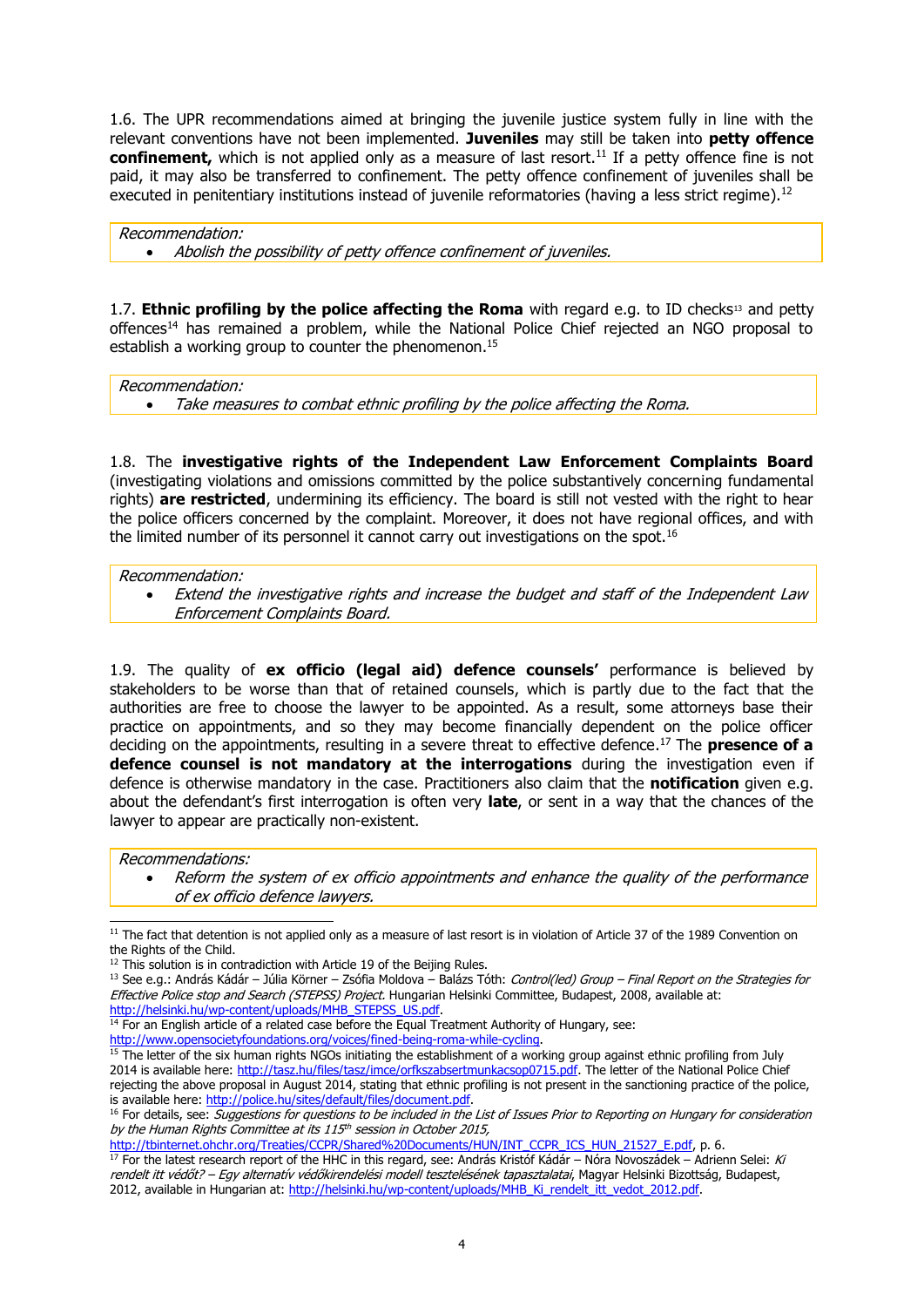- Make the presence of defence counsels mandatory at first interrogations if defence is mandatory in the case.
- Ensure that defence counsels are notified about procedural acts in due course.

## **2. MIGRANTS, REFUGEES AND ASYLUM-SEEKERS**

2.1. The UPR recommendation that Hungary should proceed to forced expulsions only in strict compliance with international and regional standards has only been partially implemented and there was a significant change in this regard since the mid-term report. As of July 2015, **Serbia** is again designated as a safe third country in a new national list of safe countries, despite the clear contrary position of the UNHCR and the Hungarian Supreme Court. This designation allows the Office of Immigration and Nationality (OIN) to reject as inadmissible almost all asylum claims, as over 99% of asylum-seekers (over 75% of whom flee from war and terror in Syria, Afghanistan and Iraq) enter Hungary through Serbia. As Serbia provides no access to effective international protection, Hungary by applying this rule will violate its obligation of non-refoulement and indirectly expose vulnerable asylum-seekers to a risk of torture, inhuman or degrading treatment.

## Recommendation:

 Following the recommendations of the UNHCR, delete Serbia and the FYRO Macedonia from the national list of safe third countries.

2.2. The UPR recommendations aimed at improving the **living conditions of asylum-seekers** have not been implemented and there has been a serious deterioration in this regard since the mid-term report. Notwithstanding an ever-increasing influx of asylum-seekers since 2013 and significant amounts of EU-funding, the Hungarian government has failed to properly extend the country's reception capacities. The open reception centres for asylum-seekers have become extremely overcrowded which resulted in seriously inappropriate hygienic and other conditions (asylum-seekers sleeping on corridors and in community areas, or even outside, lack of showers, lavatories, medical and psycho-social services). In addition, a legal provision in force since August 2015 enables the OIN to specify merely the territory of a county as the designated place of stay of the asylum-seeker, instead of a reception or detention centre, thus converting the obligation of providing a shelter for those in need into a mere option. This change is likely to increase the danger of homelessness among asylum-seekers in Hungary.

## Recommendations:

- Elaborate a national plan to reform the reception structure, based on good practices from other states and on the strong involvement of civil society and charitable organisations.
- Establish a reception structure that is based on smaller units and involves local communities to the maximum extent.
- Amend the legislation so that it provides an obligation for the Office of Immigration and Nationality to ensure the accommodation of asylum-seekers during the entire asylum procedure (in case they are not able to pay for their own accommodation).

2.3. Both **asylum and immigration detention** continues to be of concern in Hungary. In October 2014, the Supreme Court published a guiding opinion on various asylum-related matters, which severely criticised the periodic judicial review system of "asylum detention" in Hungary, qualifying it as ineffective. The Supreme Court put forward a number of concrete recommendations, including structural ones that belong to the competence of the legislative power (and not to the judiciary). Very similar criticism and recommendations were formulated by the Supreme Court with regard to immigration detention in September 2013. To date, none of these recommendations have been implemented, thus maintaining an ineffective judicial review system, highly questioning the lawfulness of these two forms of detention in Hungary. Also, the amended asylum decree (as in force since August 2015) explicitly allows the OIN to tolerate overcrowding in asylum jails, converting the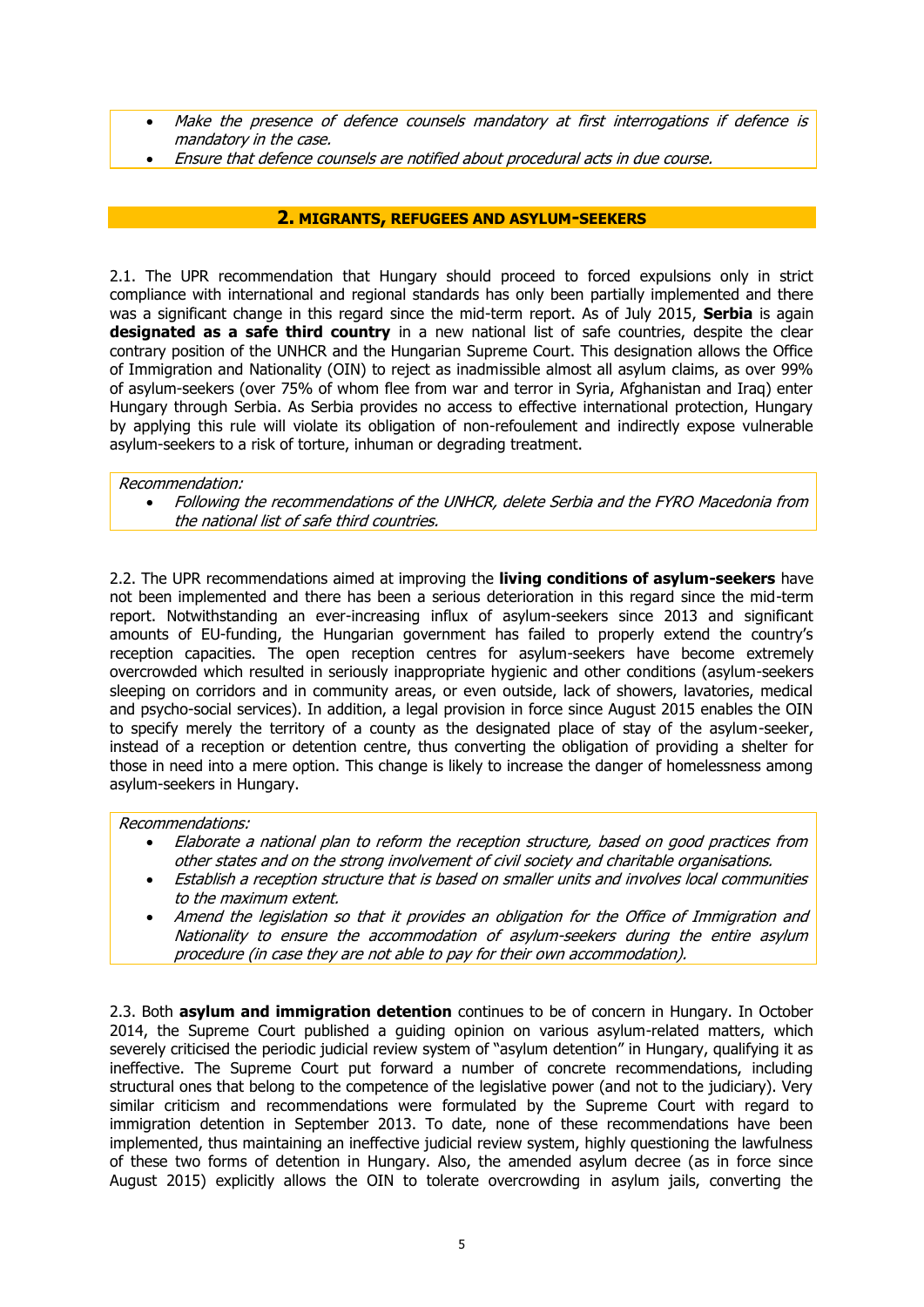minimum standard regarding the moving space for each detainee into a mere recommendation, despite the fact that a similar provision with regard to convicts and pre-trial detainees has already been quashed by the Constitutional Court as unconstitutional.

## Recommendations:

- Implement without delay the guidance of the Supreme Court (including the structural reform of the review system) in order to render the judicial review of asylum and immigration detention effective in Hungary and thus avoid unlawful detention.
- Amend the Asylum Government Decree in order that it includes a mandatory minimum standard regarding the moving space for each detainee in "asylum jails" (cancel the recent amendment).

2.4. Lack of effective remedy in asylum procedure: The amended Asylum Act<sup>18</sup> introduces new rules for the judicial review of asylum decisions. These provisions are likely to render the judicial review of first-instance asylum decisions ineffective. In the case of inadmissibility decisions and accelerated procedures (which are likely to cover up to 99% of asylum cases), the 3-day time limit to submit a judicial review request is insufficient. Without a functioning and professional legal aid system available for asylum-seekers, the vast majority of them have no access to legal assistance when they receive a negative decision. The 8-day deadline for the judge to deliver a judgment is insufficient for "a full and ex nunc examination of both facts and points of law" as prescribed by EU law. 5 or 6 working days are not enough for a judge to obtain crucial evidence (such as digested and translated country information or a medical/psychological expert opinion) or to arrange a personal hearing with a suitable interpreter.

## Recommendations:

- Ensure reasonable time for the asylum-seekers to exercise their rights to an effective remedy and for the judges to deliver an established judgement.
- Ensure available and high quality legal assistance for asylum-seekers during the entire procedure.

2.5. **Lack of personal hearing during the judicial review:** The personal hearing of the applicant is a crucial safeguard in the judicial review of asylum decisions, especially in a single-instance procedure (such as in Hungary), where the first-instance judge delivers a final, non-appealable decision. The unreasonably short time limit and the lack of a personal hearing may reduce the judicial review to a mere formality, in which the judge has no other information than the one provided by the first-instance authority.

## Recommendation:

-

 Amend the legislation so that it provides an obligation for holding a personal hearing which enables asylum-seekers to present their case in front of a judge.

2.6. The **lack of an automatic suspensive effect** on removal measures is in violation of the principle established in the consequent jurisprudence of the ECtHR, according to which this is an indispensable condition of an effective remedy in such cases. The lack of an automatic suspensive effect may raise compatibility issues with the EU Charter of Fundamental Rights. The lack of an automatic suspensive effect is also in clear violation of EU law with regard to standard procedures, as the Asylum Procedures Directive allows for this option only in certain specific (for example accelerated) procedures. The amended legislation lacks any additional safeguards for applicants in need of special procedural guarantees with regard to the automatic suspensive effect, although this is required by EU law.

 $18$  An information note prepared by the HHC, presenting the main amendments of asylum laws, policy changes, as well as the concerns related thereto, is available here: [http://helsinki.hu/wp-content/uploads/HHC\\_Hungary\\_Info\\_Note\\_Sept-](http://helsinki.hu/wp-content/uploads/HHC_Hungary_Info_Note_Sept-2015_No_country_for_refugees.pdf)2015 No country for refugees.pdf (see also Annex 1).